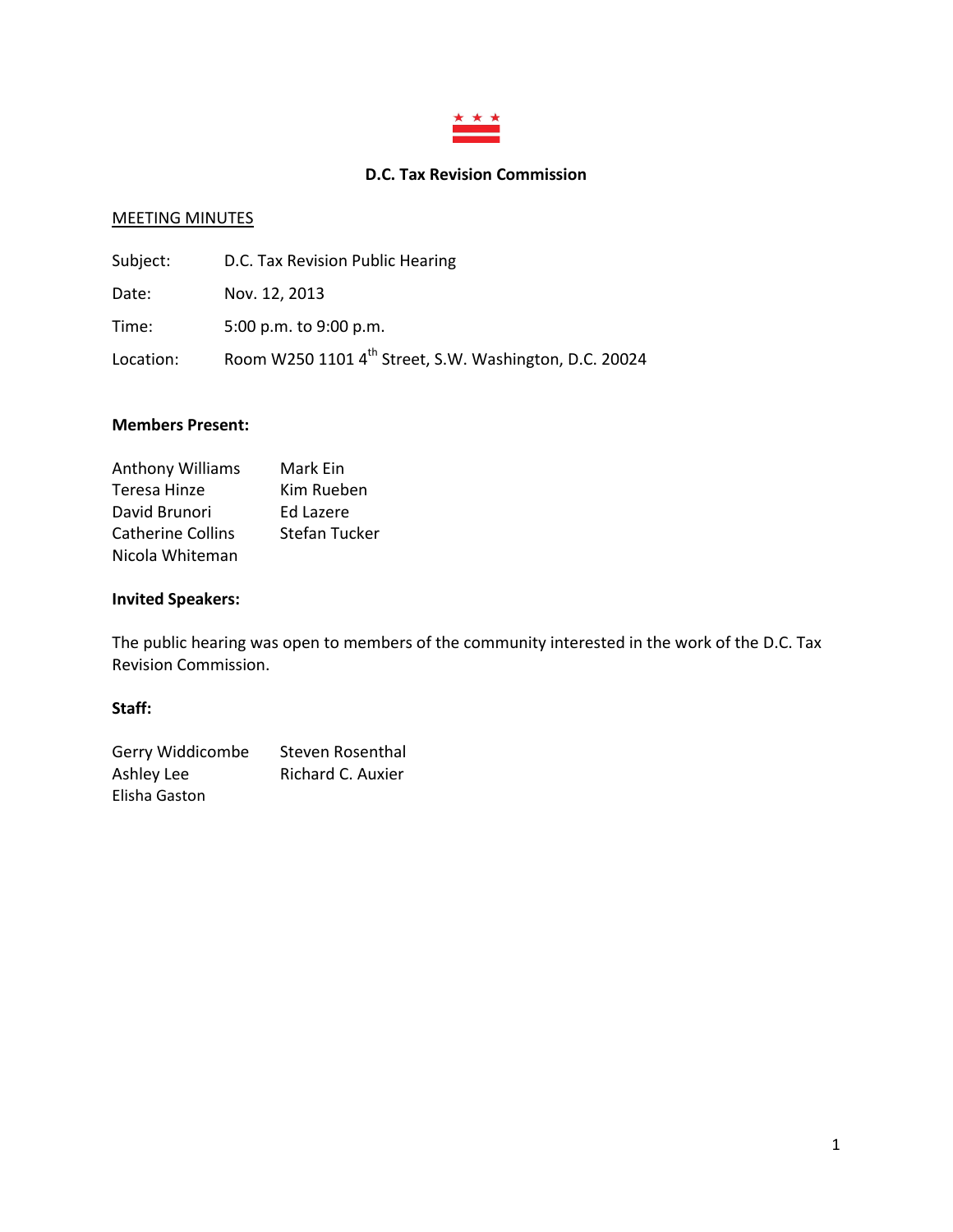## **I. Call to Order (Anthony Williams)**

Mr. Anthony Williams, the chair of the D.C. Tax Revision Commission (the "Commission"), called the meeting to order at 5:10 p.m. He began by thanking the Office of the Chief Financial Officer (OCFO), the Office of Revenue Analysis (ORA), and the Office of Tax and Revenue (OTR) for their exceptional contributions to the Commission's work. He also thanked the members of the public who came to share their thoughts on the policy options being considered by the Commission, and announced that electronic copies of each speaker's testimony would be made available on the Commission's website. Mr. Williams notified those present that the Commission's next meeting would be held on Nov. 18, 2013, from 3 p.m. to 6 p.m., in the same room (Room W250 1101 4th Street, S.W., D.C.).

## **II. Discussion of Commission Schedule and Deliberation Process**

Mr. Williams noted that the Commission is grateful to members of the public for voicing their thoughts and concerns, and that the contribution of the public is important to Commission. He added that the people scheduled to testify would be called forward in groups of three and that each speaker would be held to a three-minute limit in order to allow everyone an opportunity to speak.

Mr. Williams announced that Mr. Victor Hoskins, D.C.'s Deputy Mayor for Planning and Economic Development, would speak first.

#### **III. Witness Testimony**

## **Testimony of Mr. Victor Hoskins**

Mr. Williams turned the floor over to Mr. Hoskins, who was joined by Jenifer Boss, Business Development Specialist, Office of the Deputy Mayor for Planning. He and Ms. Boss were there to testify about tax incentives for high technology companies, most notably the capital gains tax cut in the Qualified High Technology Company (QHTC) Enhancement Act. Mr. Hoskins said the legislation, which would reduce capital gains taxes to 3% for qualified firms and individuals, was essential for both increasing the amount of high-tech investment in D.C. and for keeping successful firms in the city when they cash out. He warned that without such changes D.C. could lose investment and jobs to Virginia.

#### **Question & Answer**

Mr. Stefan Tucker asked, "What do you say to critics who say there is no evidence that targeted incentives like this work for tech companies?"

Mr. Hoskins responded that these critics are clearly misinformed, adding that, while in a similar position in Maryland, he attracted QHTCs from competitors like Pennsylvania, Delaware and Virginia, with exactly these kinds of targeted tax incentives.

Mr. Tucker asked why D.C. should focus specifically on QHTCs and not other businesses.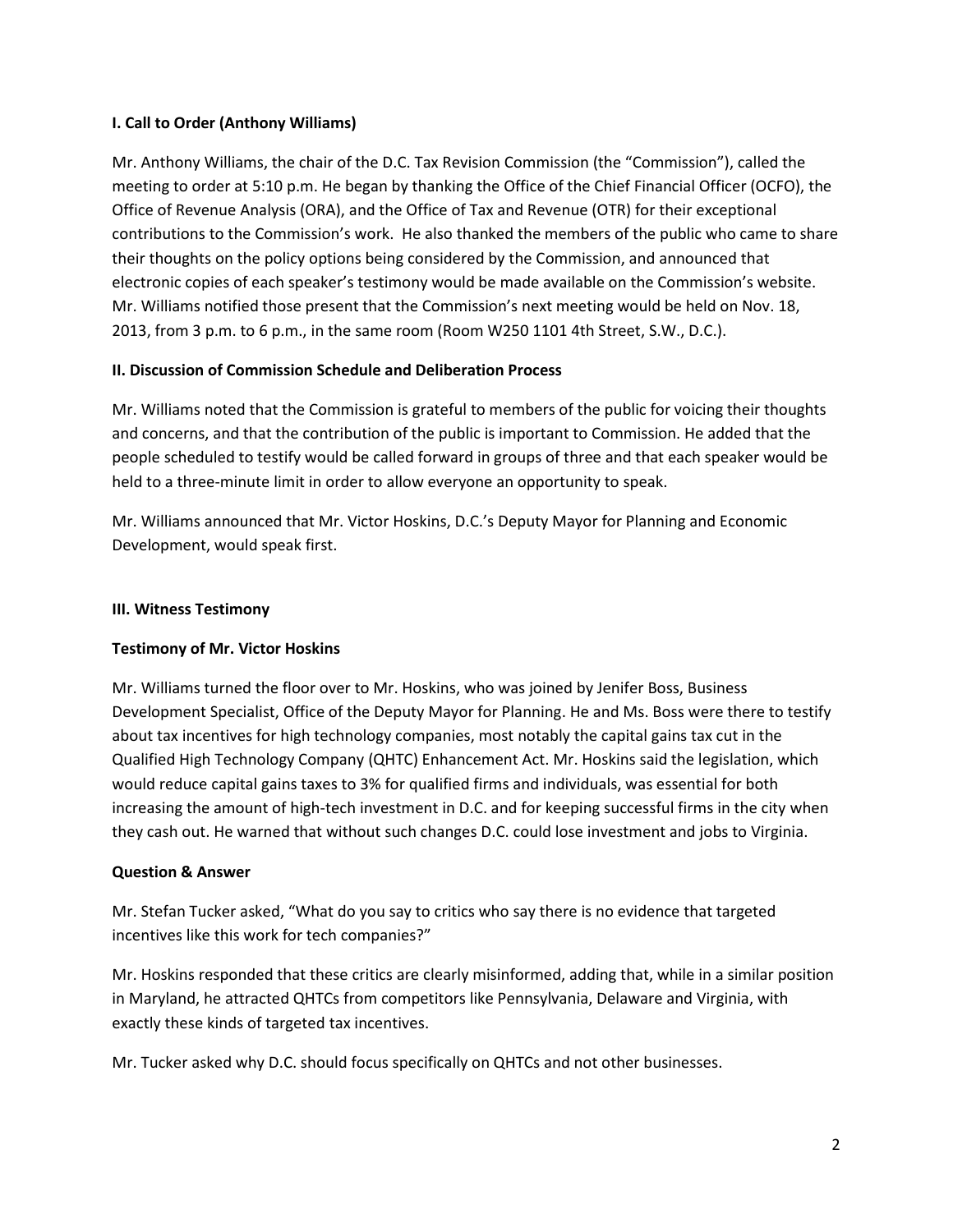Mr. Hoskins responded that his economic development team is focusing on many sectors in addition to QHTCs. He added that QHTCs deserve the District's attention because the fit the city's profile and are an opportunity for sustained growth in the future.

Mr. Mark Ein thanked Mr. Hoskins and Ms. Boss, and congratulated them on doing a great job with the tech sector in D.C. He asked that the speakers clarify whether the specific legislation being considered reduces capital gains rates for D.C. residents investing in D.C. companies, and whether it is geared more toward benefitting investors, founders, or both. He asked whether, on the investor side, D.C. is trying to catalyze additional investment from people in the District, by showing that this is tax advantageous.

Ms. Boss answered, "yes," and explained that the incentive would help make people aware that there are options to invest in technology companies, and make them see that this is a sector that is worth the invest of their time and money.

Mr. Ein explained that Virginia has a credit for QHTC investors that is capped, and asked whether D.C. would institute a similar cap, and how it would work mechanically.

Ms. Boss said that the Virginia program includes two different benefits for investors to choose from. The tax credit on front-end investment is capped but the time-limited complete capital gains exemption is not capped.

Mr. Ein asked how Virginia decides who gets the tax credit if the program has a \$1 million cap.

Ms. Boss did not know how firms were selected and said it is possible the cap has not been hit yet. Mr. Gerry Widdicombe said that Virginia had increased the cap to \$5 million.

Ms. Boss added that the second program Virginia uses is an exemption from capital gains taxes rate on investments that are made within a certain time period.

Mr. Ein asked whether Ms. Boss and Mr. Hoskins had heard that this tax incentive was encouraging people to invest in Virginia as opposed to D.C.

Ms. Boss answered that she had heard this, and explained that even after all of these Virginia programs potentially sunset, D.C.'s rate will be higher than its neighbors.

Ms. Reuben commented that if it were true that the only thing entrepreneurs think about is the top marginal tax rate, there would be no investors in places like California.

Mr. Hoskins answered D.C. is uniquely positioned geographically and must therefore do more to attract QHTCs not just to the region but to D.C.

Ms. Reuben asked whether Mr. Hoskins and Ms. Boss had thought about limiting the credit.

Ms. Boss explained that her team thought about the available tax credits in 15 other jurisdictions. She added that although credits are good for angel investors, founders often seek to take advantage of the lower rates in neighboring jurisdictions, and simply cross the border when they are ready to liquidate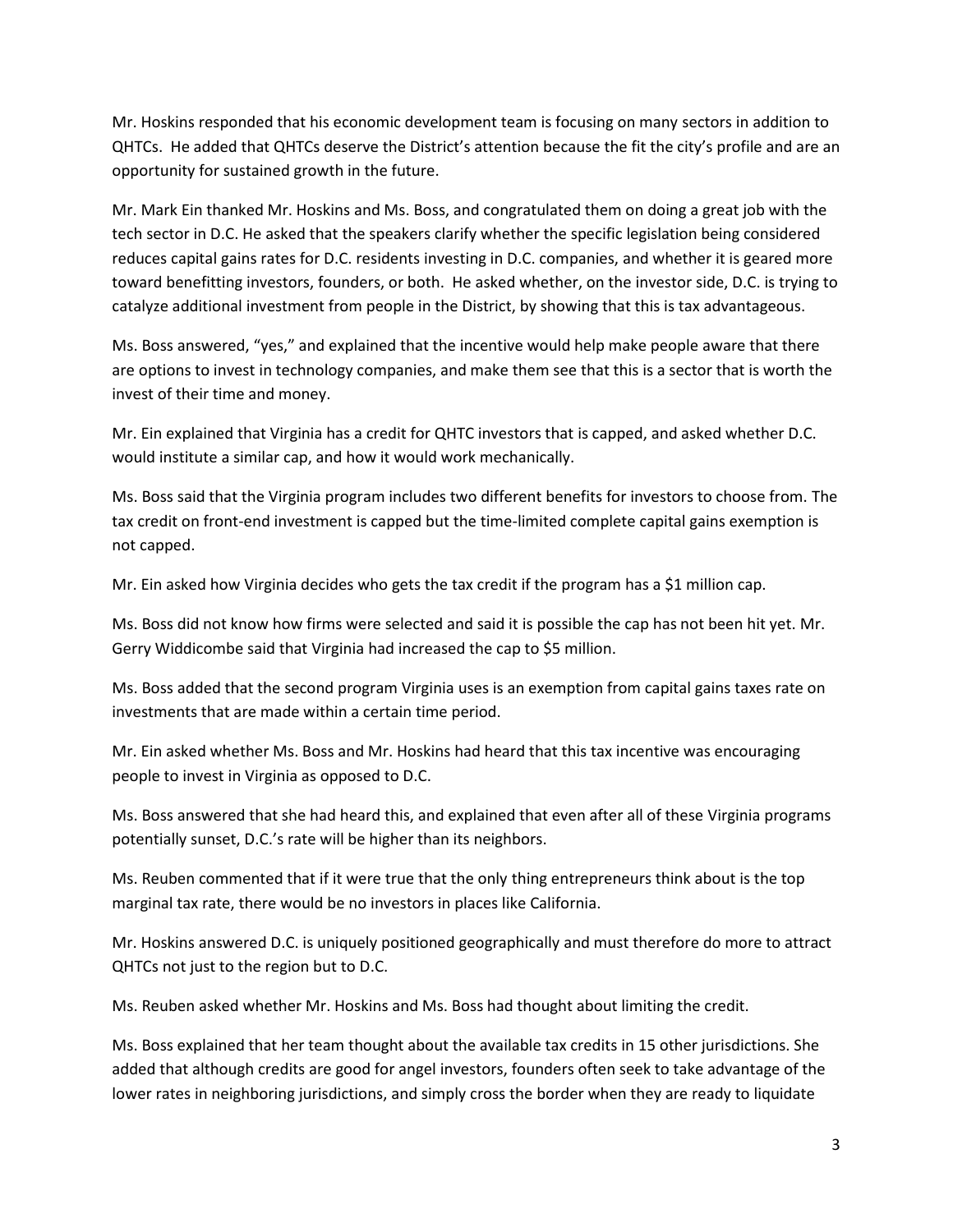their shares. She clarified that the rate difference was crucially important to shareholders when the company was on the brink of growth, when companies are thinking about selling or doing an IPO.

Ms. Reuben asked whether the speakers thought that the angel investors in D.C. are generally local or scattered across the nation or world.

Mr. Hoskins explained that this depends on the type of business, and that there is an angel investor network that is rather extensive in D.C. He said his team is concerned with getting these local investors to support local businesses.

Ms. Whiteman added that the point was to try to attract investors and businesses to relocate as well, and that this is part of a larger economic development piece.

Mr. Ein asked the speakers to comment on the concerns of commissioners that the tax change would operate retroactively.

Mr. Hoskins commented that his team believes that retroactive application would likely be unfair.

Ms. Whiteman added that another one of the criticisms offered was that it would it be better to give funds to companies upfront, rather than through the tax code.

Mr. Hoskins said that the current proposal to lower the capital gains rate allows the capital to make its own decision.

Ms. Reuben asked, "Don't you think it would be more profitable up-front when companies are cash strapped?"

Mr. Hoskins said that the kind of funding to which Ms. Reuben and Ms. Whiteman referred had been implemented in states like Maryland with mixed results, and explained that money was wasted because state governments are not particularly good at deciding which companies to invest in.

Mr. Ein added that a company that thinks it will make a certain amount buying founders stock in Virginia, pays less tax than D.C.'s 8.95% rate when it buys interest in a QHTC and sells the interest later.

Mr. Lazere pointed out that the Virginia tax credit defines a relatively small business, and that there is nothing in the current D.C. proposal that actually limits the credit to an early stage investment.

Ms. Boss said that the credit is only available if the company is headquartered in the District.

Mr. Lazere commented that a large and established company like Living Social would be able to take advantage of the QHTC credit.

Mr. Tucker said that he thought the credit was limited to companies earning less than \$3 million.

Ms. Boss explained that the \$3 million threshold applies in Virginia.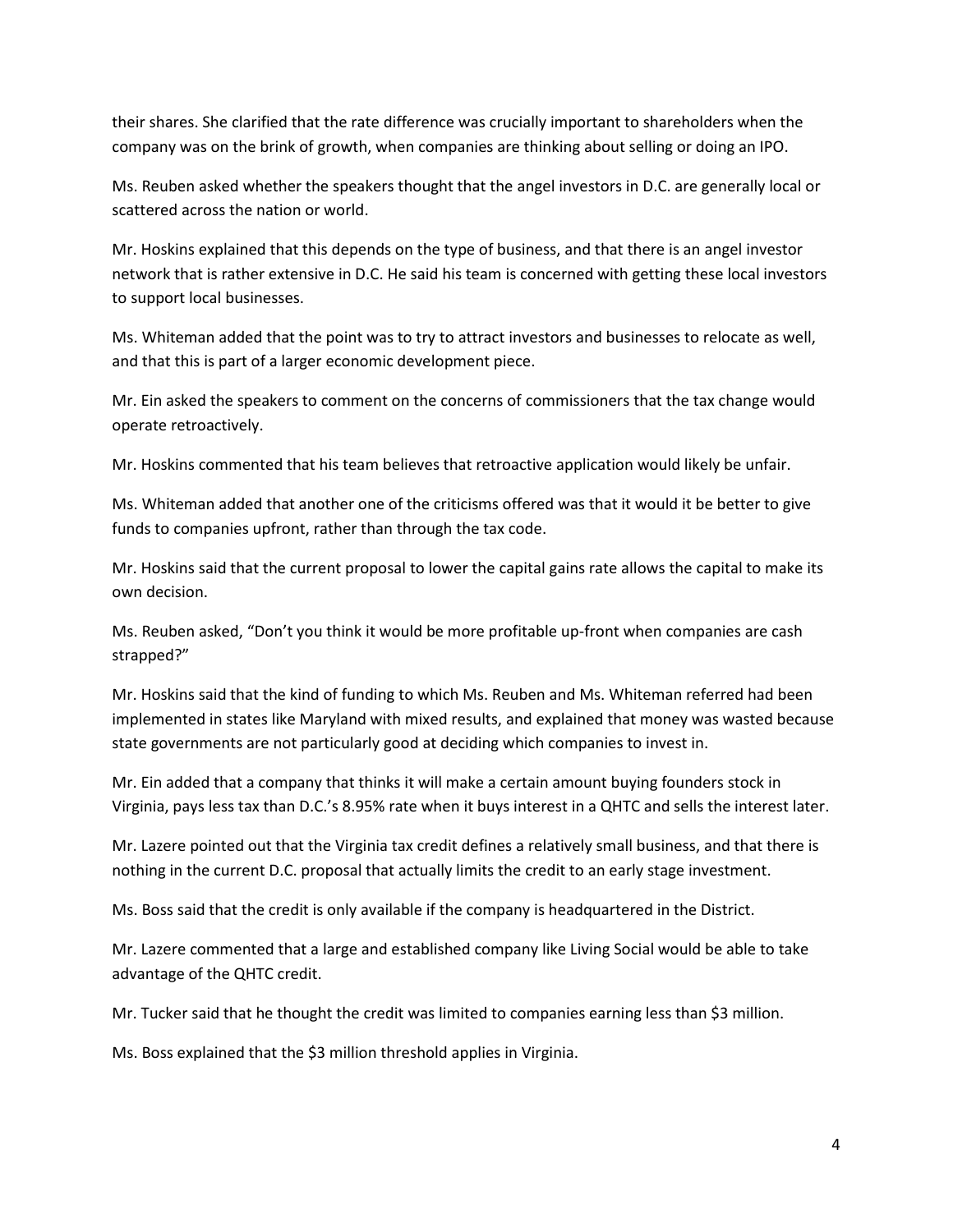Mr. Lazere said that he'd spoken to some investors after the QHTC credit came up for deliberation, and that these investors were not exclusively D.C. residents. He asked whether someone who moves to Great Falls, who already has connections to D.C., will then only invest in Great Falls companies.

Mr. Hoskins explained that investors organize into regions, and that his concern is with the investors that actually invest in D.C.

Mr. Lazere asked, "To what extent do the ones who invest in D.C. now live in D.C.?"

Mr. Hoskins said that he did not have a sense of what percentage of investors currently live in D.C. He added that his friends who are venture capital investors invest in D.C. and live in Maryland.

Mr. Williams clarified that the question is, whether but-for these incentives, there would be a dearth of investment, since the only persons who could take advantage of them are D.C. resident investors.

Mr. Lazere said that given the inherent risks in investing he did not see why a promised tax cut would incite people to invest. He said providing a limited up-front credit made more sense.

Mr. Ein said that investors may be somewhat indifferent to a lower back end rate than entrepreneurs, and that the credit would not go to the more hopeful entrepreneur, who believes herself to be creating a gigantic company.

Mr. Williams thanked the Deputy Mayor for his service to the District, and thanked Ms. Boss for her contributions as well.

## **Testimony of Mr. David Schwartzman of D.C. Citizens for Tax Justice**

Mr. Williams turned the floor over to Mr. David Schwartzman, representing D.C. Citizens for Tax Justice. Mr. Schwarzman put forth several suggestions for making D.C.'s tax system more progressive, sustainable, transparent and accountable. He argued that implementing these reforms would be an important step toward reducing poverty and inequality in D.C. His complete testimony is posted on the Commission's website.

## **Testimony of Ms. Erica Taylor, Executive Director of the D.C. Fair Budget Coalition**

Ms. Taylor urged the Commission to consider increasing the earned income tax credit (EITC) for childless workers, adding more high income tax brackets, and bringing the personal exemption and standard deduction up to federal levels. She said such changes would make D.C.'s taxes fairer. Her complete testimony is posted on the Commission's website.

#### **Question & Answer**

Ms. Teresa Hinze thanked Ms. Taylor, and noted that many of her ideas are currently being considered by the Commission.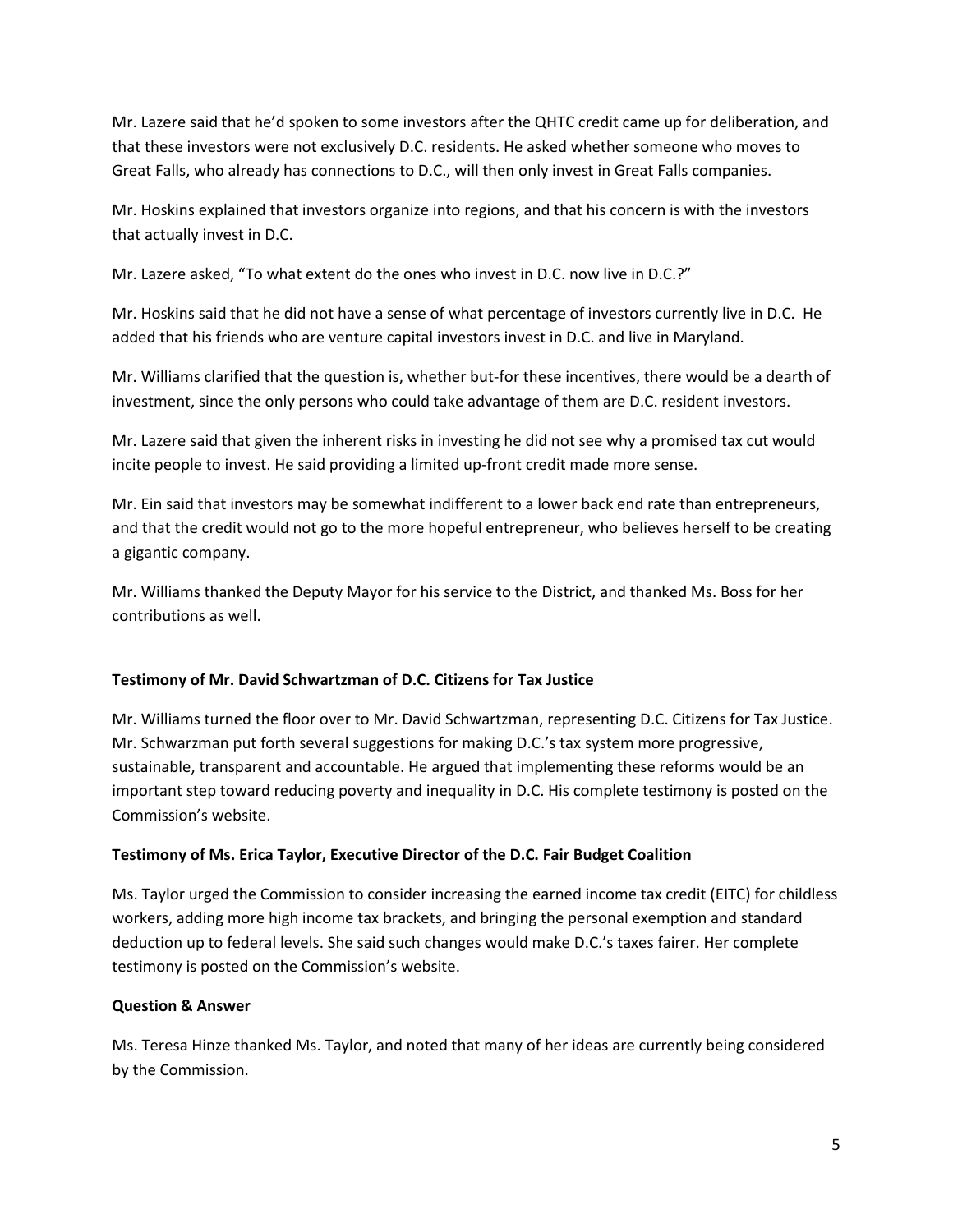Mr. Lazere also expressed his appreciation for Ms. Taylor's statements about workers without children, and thanked Mr. Scwartzman for his testimony. He asked if either of them had any suggestions for their proposal to provide sales tax credits to low-income families.

Mr. Schwartzman suggested giving the biggest credits to small businesses.

Mr. Williams thanked Mr. Schwartzman and Ms. Taylor for their time.

## **Testimony of Mr. Jim Dinegar, CEO, Greater Washington Board of trade**

Mr. Dinegar asked the Commission to consider its goal of tax competition in a broader context, looking beyond the suburbs to states such as Pennsylvania and Delaware. He said D.C.'s current taxes but the city at a disadvantage.

## **Testimony of Ms. Barbara Lang, President and C.E.O. of the D.C. Chamber of Commerce**

Ms. Lang discussed some ideas for tax reform aimed at supporting entrepreneurs and small businesses in D.C. She also noted her strong opposition to a gross receipts tax and local services fee. Her complete testimony is posted on the Commission's website.

## **Testimony of Mr. Stuart Solomon, Federal City Council**

Mr. Solomon discussed D.C.'s potential for continued economic growth and expansion. He made several suggestions for corporate tax reform, aimed at shaping a more competitive regional tax environment. Mr. Solomon's presentation included several statements (many of them anonymous), from area business leaders and representatives, describing D.C.'s corporate tax as a significant factor driving decisions to locate in or relocate to neighboring jurisdictions.

#### **Question & Answer**

Mr. Williams thanked the witnesses for their testimonies, and asked Ms. Lang to elaborate on her opposition to a local services fee.

Ms. Lang said the "head tax" amounts to a commuter tax. She said the tax is unfair to non-profits because unlike for-profit businesses, they cannot capture that revenue in other ways.

Ms. Reuben commented that she has nothing against non-profit businesses, but asked whether there is a more accessible way to acknowledge that they are currently receiving services that they are not necessarily paying for.

Ms. Lang said that not all non-profits are receiving services from the city.

Mr. Tucker asked how universities and other large non-profits, that require ambulance and fire services, fit into the picture. When Ms. Lang pointed out that these non-profits provide many key services to D.C., Mr. Tucker responded that we all provide services to the city.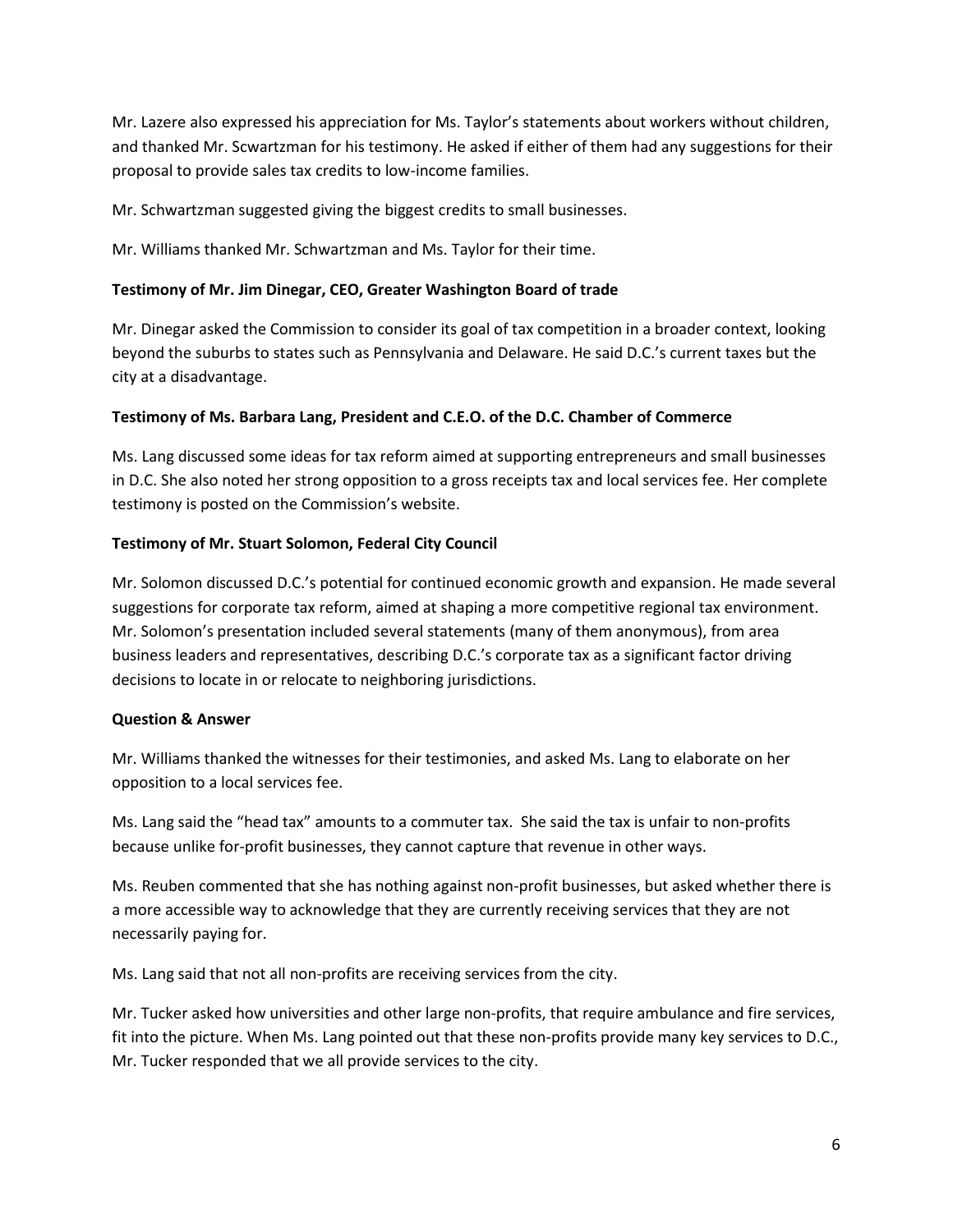Ms. Lang said that non-profits like her organization hire residents and contribute in many ways, including by helping to bring in more business.

Mr. Mark Ein noted that Mr. Solomon's report includes several compelling quotes, but asked why they were all anonymous.

Mr. Solomon said that his sources were hesitant to speak openly on the record for obvious reasons. He said that among those quoted were real estate firms, professional service firms including law firms, regional companies, local companies, and others, representing a broad range of the business community. He added that all of these individuals are in the position of determining where people work and where companies locate.

Ms. Lang said that she could give an example that could be made public. She mentioned a fairly large construction company that was in D.C. for many years but recently moved to Virginia. She added that the company's tax burden decreased by almost \$1 million in their first year after relocation.

Mr. Lazere said that taxes for most residents are lower in D.C. than in Maryland and Virginia, but the system is negatively impacted by mobility issues. He asked if there was a way of taxing those who come into the city with plates that are not from the region through a toll or some other mechanism.

Mr. Solomon noted that the technology exists to instantly determine whether the traffic coming in is local or not.

Mr. Lazere asked whether Congress would approve such a tax.

Mr. Solomon noted that identifying the visitor is not the hard part, and that this kind of idea could realistically only work if the toll helped to ease congestion or provide another benefit.

Mr. Lazere noted that one of the proposals was a targeted property tax credit for small businesses, and asked for the panel's comments.

Ms. Lang mentioned that the Chamber of Commerce was very much in support of the proposal for tech investors put forth by Mayor Gray.

Mr. Lazere commented that measuring competitiveness is not just about comparing tax rates, and reminded the Commission that D.C. has one of the lowest commercial vacancy rates in the region. He added that the evidence does not suggest that the commercial property tax has made D.C. uncompetitive.

Mr. Dinegar commented that the competitive disadvantage has more to do with reputation rather than just the dollar, and that the District's credibility was harmed, for example, by the continued collection of the stadium tax during years of substantial surplus revenue collections.

Ms. Lang added, on the surplus issue, that there was \$400 million of surplus in 2012, as a result of five additional business taxes that were raised. She said that she asked for that money back, but did not receive it, and commented that the management of tax policy in D.C. is lacking.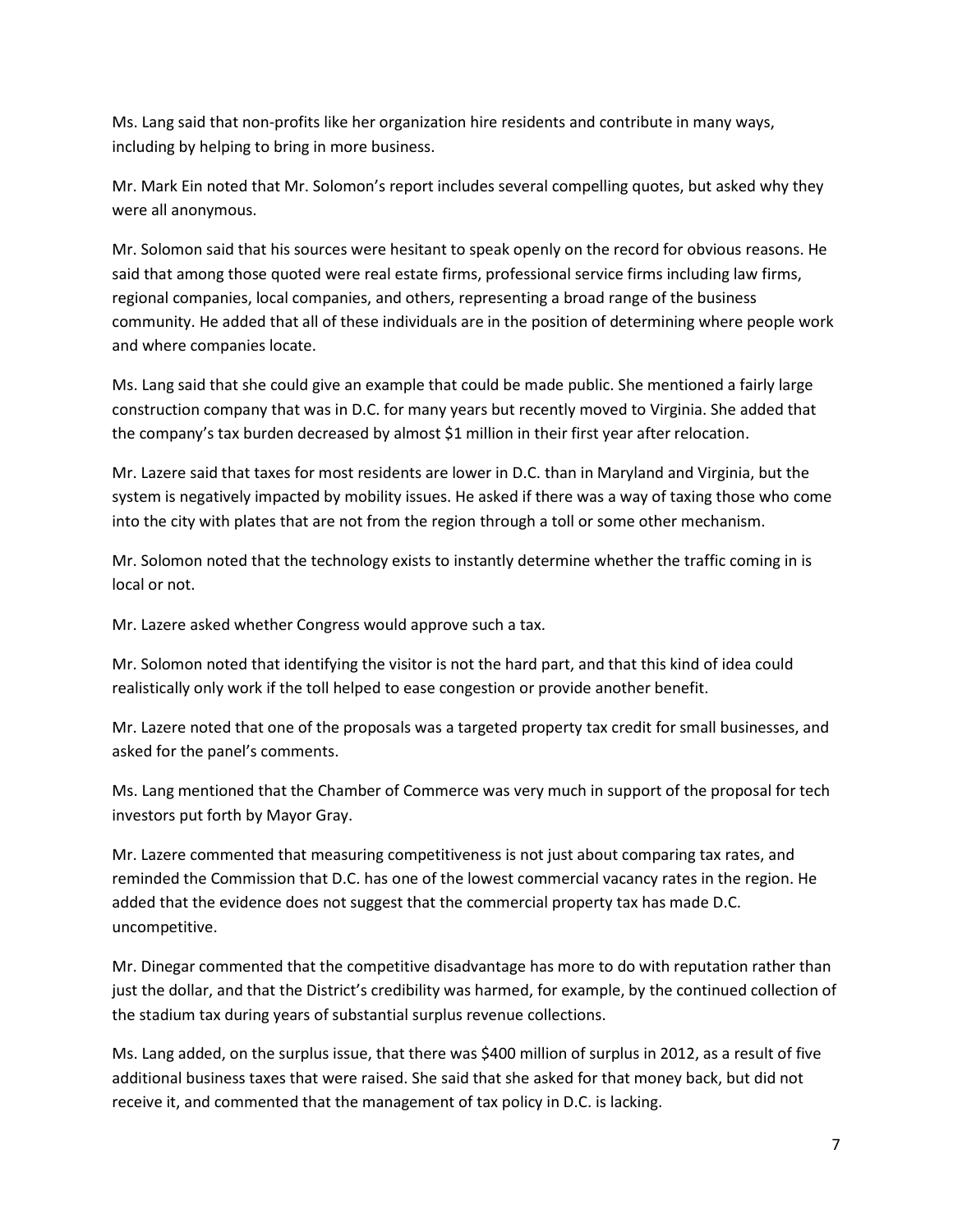## **Testimony of Ms. Beth Marcus, Citizen**

Ms. Marcus testified against the option to tax out-of-state municipal bonds. Ms. Marcus said such a tax is unfair to seniors and, if adopted, force her to move out of D.C. Ms. Marcus' complete testimony is available on the Commission's website.

## **Testimony of Mr. Dan Wedderburn, Chair of Government Reform Committee of D.C. for Democracy**

Mr. Wedderburn presented several ideas for making D.C.'s taxes fairer, including the addition of more tax brackets at higher income levels. His complete testimony is available on the Commission's website.

## **Question & Answer**

Mr. David Brunori remarked that Mr. Wedderburn's recommendation to reduce taxes on low income residents with refundable sales tax credits would produce untargeted relief since those not filing an income tax return would not receive the tax break. Additionally, administration would be difficult since a separate form would be required. He also asked Ms. Marcus who typically buys municipal bonds.

Ms. Marcus said that exempting bond income does not necessarily target wealthy taxpayers, just retired residents. She reiterated that bonds are primarily a retirement vehicle, and that the percentage of holders with extremely high income is very few.

Mr. Brunori expressed surprise at this statement, and said that it always seemed to him to be a vehicle for tax minimization among the affluent. He added that continuing the exemption means that D.C. subsidizes other cities, which does not make much sense.

Ms. Marcus pointed out that several states, including Utah had reciprocity arrangements with D.C. as a result of its current exemption for out-of-state bonds. She said this encourages people in other states to buy D.C. bonds.

Mr. Ein commended Mr. Wedderburn for his consistence attendance record, and thanked him for his interest in this process. He commended Ms. Marcus for the thoughtfulness and specificity of her testimony, and asked her what people would do if D.C. enacted the bond tax.

Ms. Marcus replied that if the tax is grandfathered, then there would eventually be a limit to how much investing can be done in D.C. bonds due to limited supply. She cautioned that the community of bond investors is a retired and generally very mobile population, not tied to D.C. jobs.

Mr. Williams thanked the witnesses for their testimony.

# **Testimony of Mr. Andrew Kline, General Counsel of the Restaurant Association of Metropolitan Washington**

Mr. Kline spoke against the recommendation to increase sales tax levied on restaurant meals and drinks. He argued that it would be a blow to customer retention for area restaurants. His complete testimony is posted on the Commission's website.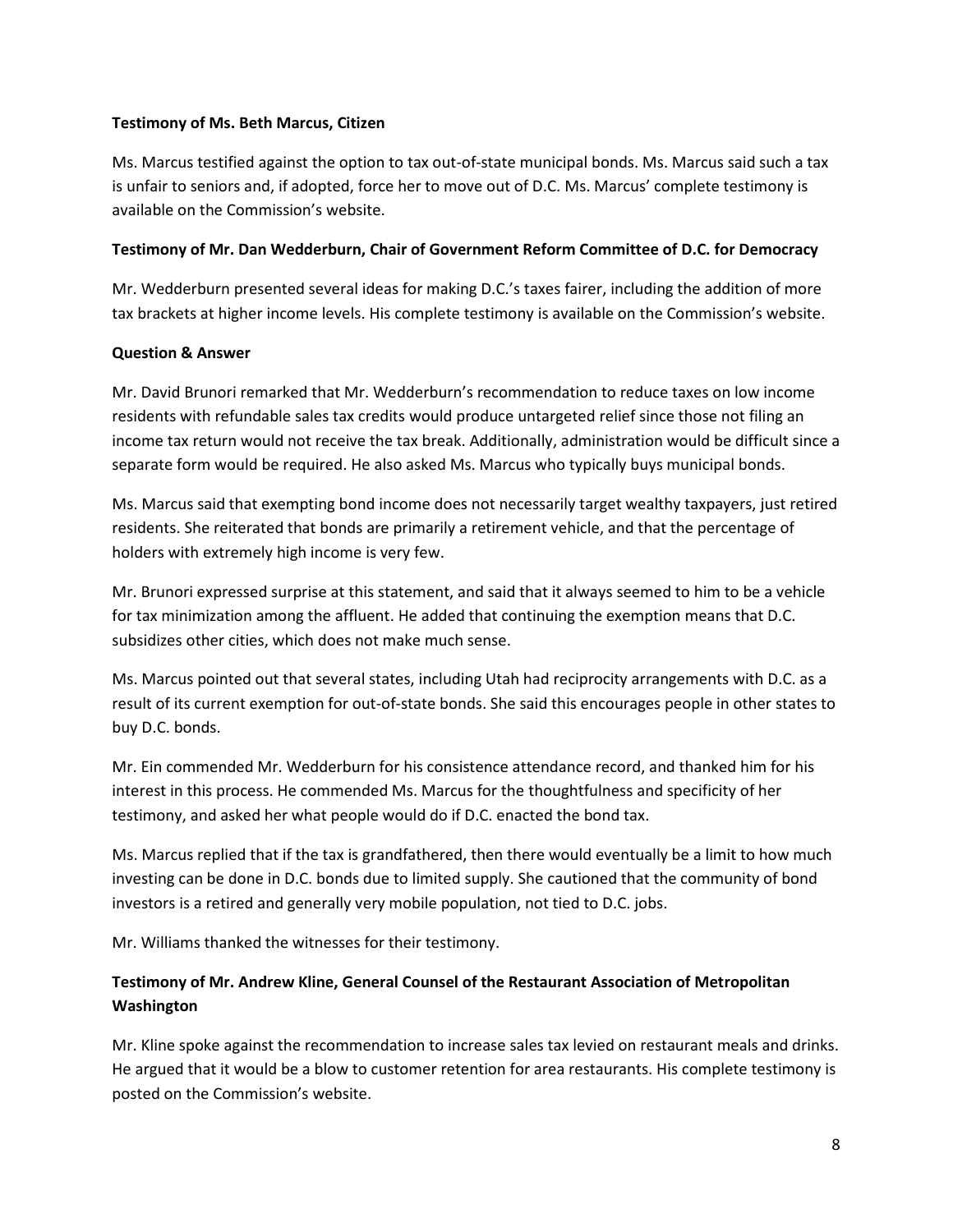## **Testimony of Mr. Solomon Keene, President of the Hotel Association of D.C.**

Mr. Keene spoke against increasing the hotel sales tax. He argued that increasing the tax rate would be contrary to the Commission's avowed purposes of encouraging business growth and job creation. He noted that D.C. must compete with hotels just across its border with far lower tax rates. He said the rate is especially sensitive to conventions and groups that book numerous rooms. His complete testimony is posted on the Commission's website.

## **Testimony of Mr. John Cavanaugh, President and C.E.O. of the Consortium of Universities**

Mr. Cavanaugh argued that a payment in lieu of tax (PILOT) program is wrong for D.C because; (1) universities are not a drain on services for which they do not pay; (2) universities help spur economic growth and provide a range of services that are needed and would otherwise be costly for the District; and (3) universities are uniquely restricted in their ability to grow their business to pay new taxes compared to every other economic sector. His complete testimony is posted on the Commission's website.

## **Question & Answer**

Mr. Tucker pointed out that a significant portion of restaurant and hotel employees are D.C. residents, and said raising these sales taxes would hurt D.C. residents as well as visitors. He added that Mr. Kline made a good point about the difference between D.C. and Virginia sales taxes, and that customers do not only pay for tax, but also pay for parking, because there are no parking fees at many locations outside D.C. He said that he was comfortable with what he felt amounted to D.C. restaurants bearing their burden, and that he would not want to drive them away.

Mr. Keene added that there are more than 14,000 hotel employees, from entry level all the way to middle manager and senior manager positions, which create opportunities for upward mobility for residents.

Ms. Hinze said that the comments about the difference in sales taxes in D.C. and Virginia included lots of examples for high-volume purchases, and asked whether any consideration was given to the notion, that to the extent that people "double the tax" to pay their tips, there could be a bump in restaurant worker salaries.

Mr. Brunori asked Mr. Keene to compare the relative hotel vacancy rates between D.C. and Virginia.

Mr. Keene said that the vacancy rate in D.C. is lower because demand is higher, but he did not know the exact vacancy rates in D.C. versus Virginia hotels, but could get them.

Ms. Nicola Whiteman commented that two of Dr. Cavanaugh's points, made in response to complaints that universities are not paying their fair share and relying on D.C.'s services, were valid. She noted that students volunteer all over the District, and asked if Mr. Cavanaugh has quantified the different ways that universities contribute to the District.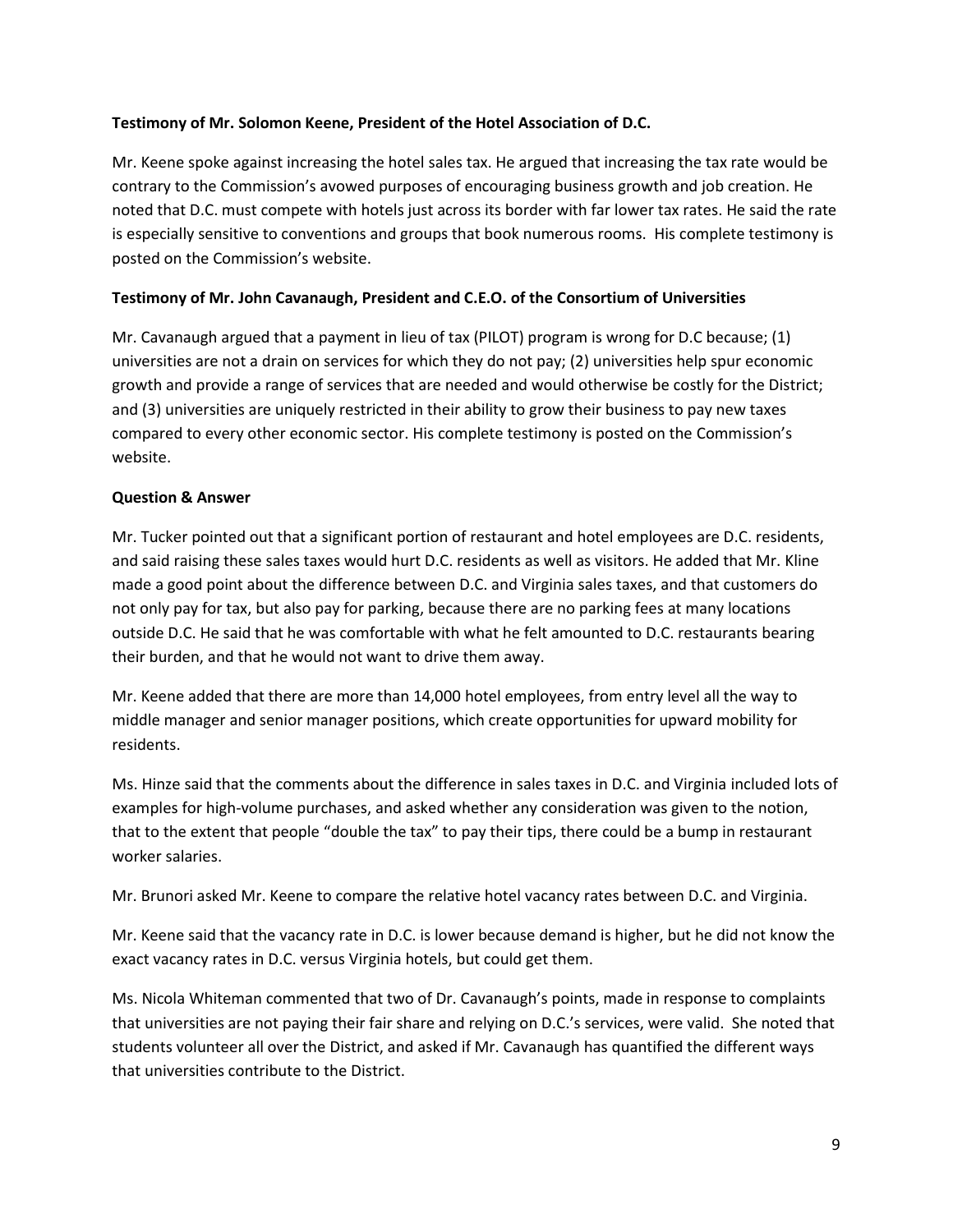Mr. Cavanaugh said that it is hard to put a monetary value to the contributions of universities, but estimated that there are tens of thousands of students participating in a wide array of efforts, including volunteering to provide legal services or healthcare services to low-income residents. He added that one of the reasons many cities decide against PILOTs is recognition of the value provided by higher education and the non-profit community.

Mr. Williams noted that hotels and restaurants are hiring entry-level employees in D.C., and help residents to go from welfare to work. He commented that the hotel and restaurant tax increases being considered would decrease jobs, and added that the same principle applies to potential taxes on universities.

Mr. Lazere asked whether any consideration would be given to the actual rankings of D.C. business competitiveness, and asked what the value is of those indices if they don't match the reality of how well the city is doing.

Mr. Kline said he wonders what the city's economy would look like if it had a more receptive climate for business. He added that operators of small businesses will explain how hard it is to find good employees and stay in business in the District.

Mr. Lazere asked whether restaurants wouldn't have the same complaints in any other jurisdiction in the country.

Mr. Kline acknowledged the truth of Mr. Lazere's comment, but added that these issues could be made more difficult by government policies.

Mr. Lazere said that a survey asking people if they pay more sales tax reveals that they don't know.

Mr. Kline responded that customers are sold short, and should get credit for noticing tax differences.

Mr. Tucker pointed out that paying employment taxes is required by federal law for every business with employees, and that a PILOT would not impose a liability far beyond current expectations. He added that the employees of non-profits use D.C. services over and above what their employers might provide to the District, but pay no real estate taxes. He said the PILOT program is an opportunity to negotiate something that compensates D.C. for services that it provides.

Mr. Cavanaugh pointed out that universities do provide services to D.C. residents for no charge, and added that the exempt property percentage is much lower than it was in 2000.

#### **Testimony of Ms. Thais Austin, Citizen**

Ms. Austin argued that deed recordation and transfer taxes negatively affect property transactions. Ms. Austin recommended reducing such taxes by about a half for buyers who have sold in the past six months. Her complete testimony is posted on the Commission's website.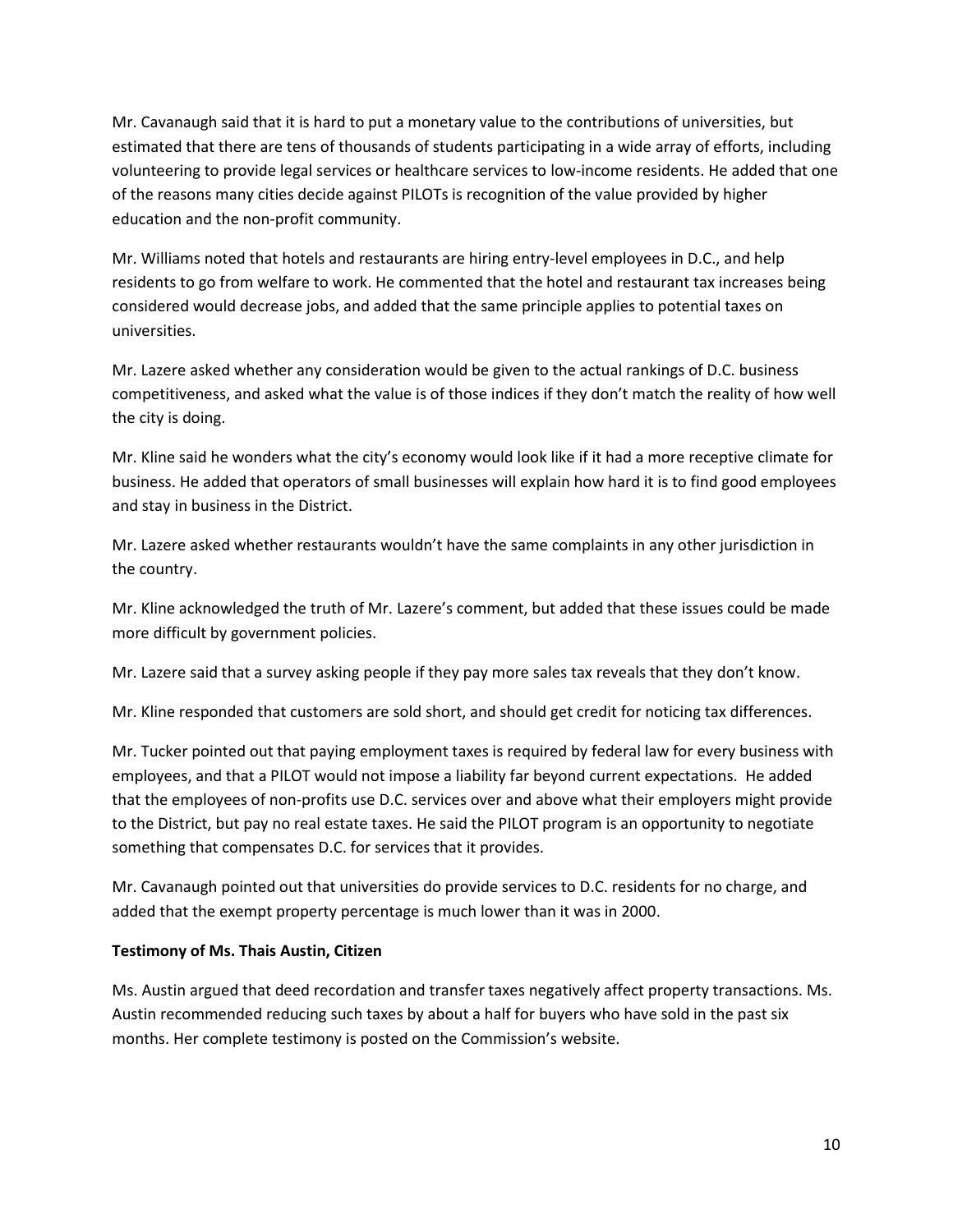## **Testimony of Mr. Rick Rybeck, Director of Just Economics, LLC**

Mr. Rybeck discussed his recommendation to tax land and buildings at different rates. His complete testimony is posted on the Commission's website.

### **Testimony of Ms. Keshini Ladduwahetty, Citizen**

Ms. Ladduwahetty discussed making the D.C.'s taxes more progressive and discussed the connection between a regressive tax structure and income inequality. Her complete testimony is available on the Commission's website.

## **Question & Answer**

Mr. Lazere thanked all of the witnesses for testifying, and thanked Ms. Ladduwahetty for the chart (also posted online) that she provided the Commission. He added that the Commission is thinking about how to make the system fairer, and that her charts are very helpful.

Mr. Tucker complimented Ms. Ladduwahetty for saying in one page what many take 10 pages to say.

Ms. Whiteman remarked that if someone sells their first home then purchases a second home in D.C., when they could have simply cashed out, maybe they need some relief on the amount they need to assemble to make the purchase happen. She added that one of the most difficult things to do is the "move-up purchase," and decreasing transfer and recordation taxes would help growing families.

Ms. Reuben asked for clarification on how much the reduction in deed recordation tax would be.

Ms. Hinze thanked Ms. Austin for raising this issue, and noted that she has raised it several times.

## **Testimony of Ms. Tanja Castro, D.C. Building Industry Association**

Ms. Castro argued against proposals to increase deed recordation and transfer taxes and commented on various proposals for revising real property taxes. Her complete testimony is posted on the Commission's website.

#### **Testimony of Mr. Robert Pohlman, Coalition for Nonprofit Housing and Economic Development**

Mr. Pohlman expressed his coalition's opposition to lowering deed recordation taxes because such taxes are tied to low-income housing support. His complete testimony is posted on the Commission's website.

#### **Testimony of Mr. Robert Malson, President of the D.C. Hospital Association**

Mr. Malson voiced his association's opposition a PILOT program and local service fee. He asked that his remarks be associated with Mr. Cavanaugh's earlier remarks. His complete testimony is posted on the Commission's website.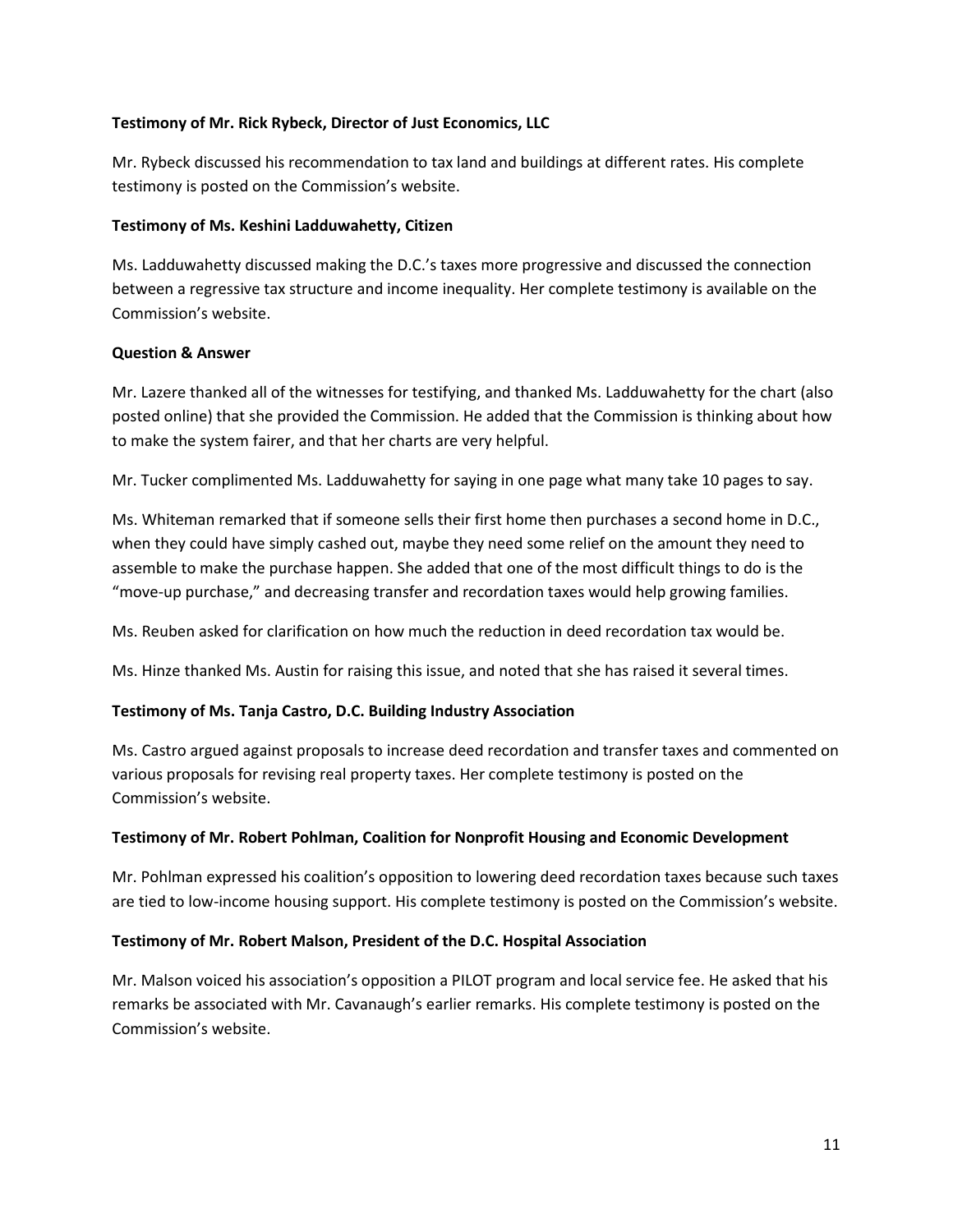#### **Question & Answer**

Mr. Tucker noted that a number of his clients are on Ms. Castro's letterhead, and the he believes that residential properties should have a lower combined recordation and transfer tax than commercial properties. He asked if the D.C. Building Industry Association had done any analysis of how much each 0.1% of residential property tax relief might cost the District.

Ms. Castro noted that she was not aware of any such analysis, and remarked that the tax has not been at 2.9% for very long, though such studies may exist.

Mr. Pohlman cautioned the Commission to consider the impact that changes to commercial property taxes might have on small businesses, and asked that the Commission ensure that small businesses in a more progressive structure be protected. He added that, assuming the purchases of smaller properties are by small businesses, he wants to be sure that a small business can purchase commercial property without getting hit with the rate.

Mr. Lazere asked Mr. Pohlman whether he has a specific range for residential versus commercial taxing thresholds.

Mr. Pohlman said that when an owner sells and pays transfer tax they can afford it, but this is not the case for recordation tax, and he asked why D.C. treats those identically.

Ms. Reuben asked Mr. Malson how the Commission should differentiate between types of nonprofits.

Mr. Malson said that he is of the opinion that nonprofits should be left out of taxation altogether, since differentiating is difficult to do without a precise method in place. He added that this would be cleaner, and easier on the administration. He said that it is easy for nonprofits to begin to point out the differences among themselves, and that it is better to focus that energy elsewhere.

Mr. Tucker commented that a PILOT could be effectively done with credits to businesses for services that are provided to the community, and said that there should be some discussion about what could be done to work something out.

#### **Testimony of Mr. Ed Rehfeld, Citizen**

Mr. Rehfeld voiced his support for progressive tax reform as a method of reducing income inequality. His complete testimony is posted on the Commission's website.

#### **Testimony of Mr. Jim Schulman, Citizen**

Mr. Shculman urged the Commission to split the land and improvement portions of the property tax. His complete testimony is posted on the Commission's website.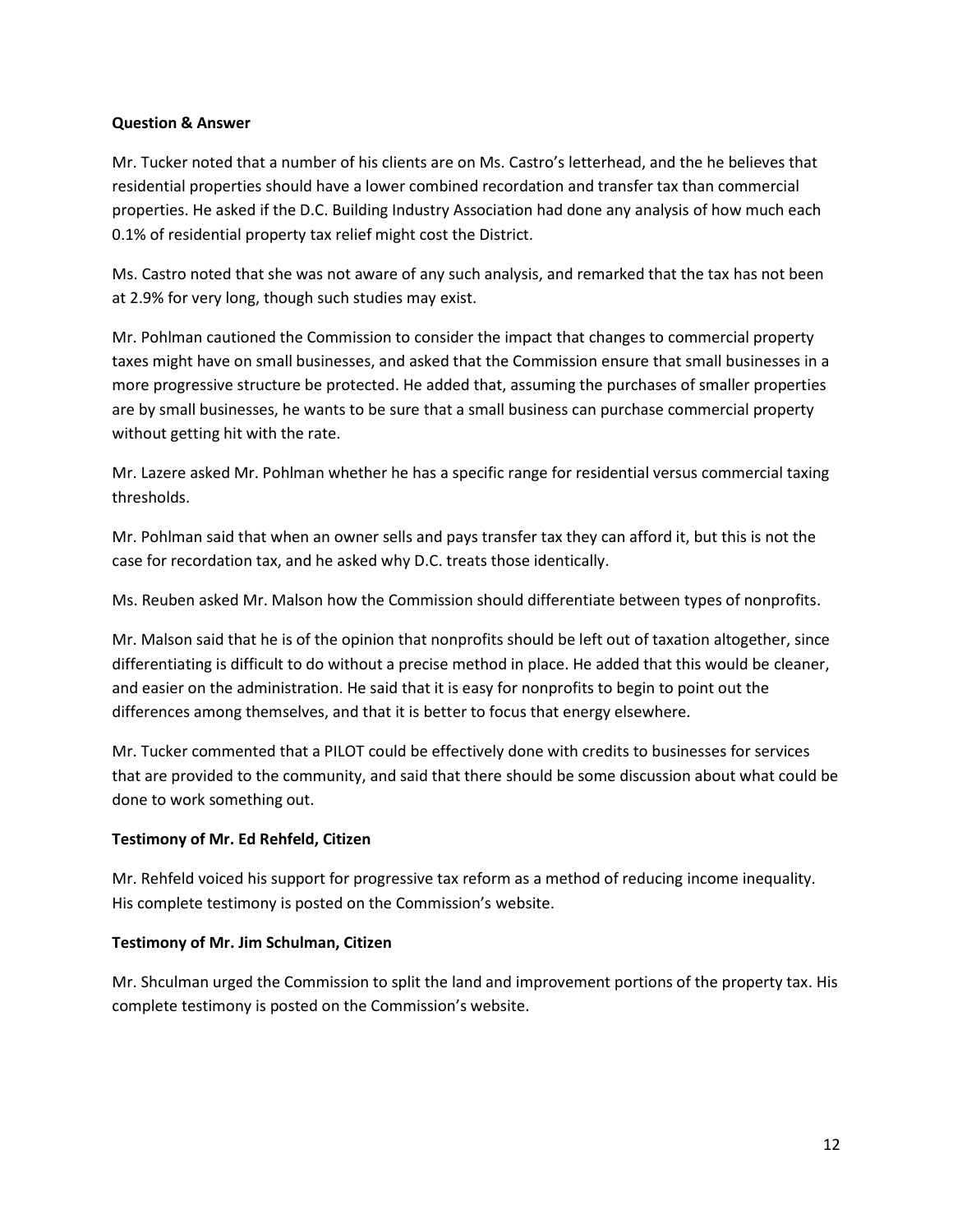### **Testimony of Ms. Bonita Pennino, American Cancer Society**

Ms. Pennino argued for rationalizing D.C.'s tobacco taxes. She urged the Commission to improve fairness by eliminating some of the advantages that some tobacco products enjoy over others. Her complete testimony is posted on the Commission's online resource page.

## **Question & Answer**

Mr. Tucker asked whether Ms. Pennino's consortium has come up with legislative language for rationalizing all tobacco taxes.

Ms. Pennino said they do and are working with Commission staff on this issue.

Ms. Reuben asked if there is information available about the health risks posed by electronic cigarettes.

Ms. Penino said that her coalition recommends including those in the list of tobacco products, because the nicotine in these products is derived from tobacco.

## **Testimony of Ms. G. Lee Aikin, Citizen**

Ms. Aikin raised several administrative issues and offered several specific recommendations. Her complete testimony is posted on the Commission's website.

## **Testimony of Ms. Janet Brown, Citizen**

Ms. Brown argued that the tax system should be made more progressive, and noted her willingness to pay her fair share as a member of a relatively high-income household. Her complete testimony is posted on the Commission's website.

## **Question & Answer**

Ms. Hinze thanked both witnesses for talking about the fact that citizens want to stay in D.C. for other reasons besides taxes. She praised Ms. Aikin's hard work, and noted that it is hard to look at the administration of the system and how fees would lead to training.

Mr. Lazere echoed the thanks of the other Commissioners, and voiced his appreciation to the witnesses for making the connection between taxes and the services and quality of life that residents enjoy, which attract many others as well. He added that lower taxes on residents makes D.C. more competitive.

## **Testimony of Ms. Kaitlin Peter, Citizen**

Ms. Peter discussed some of the issues created by D.C.'s extremely high deed recordation and transfer taxes, and provided the Commission with calculations of the prohibitive costs that she and her partner would endure if she were to attempt to purchase a \$300,000 home. Her complete testimony is posted on the Commission's website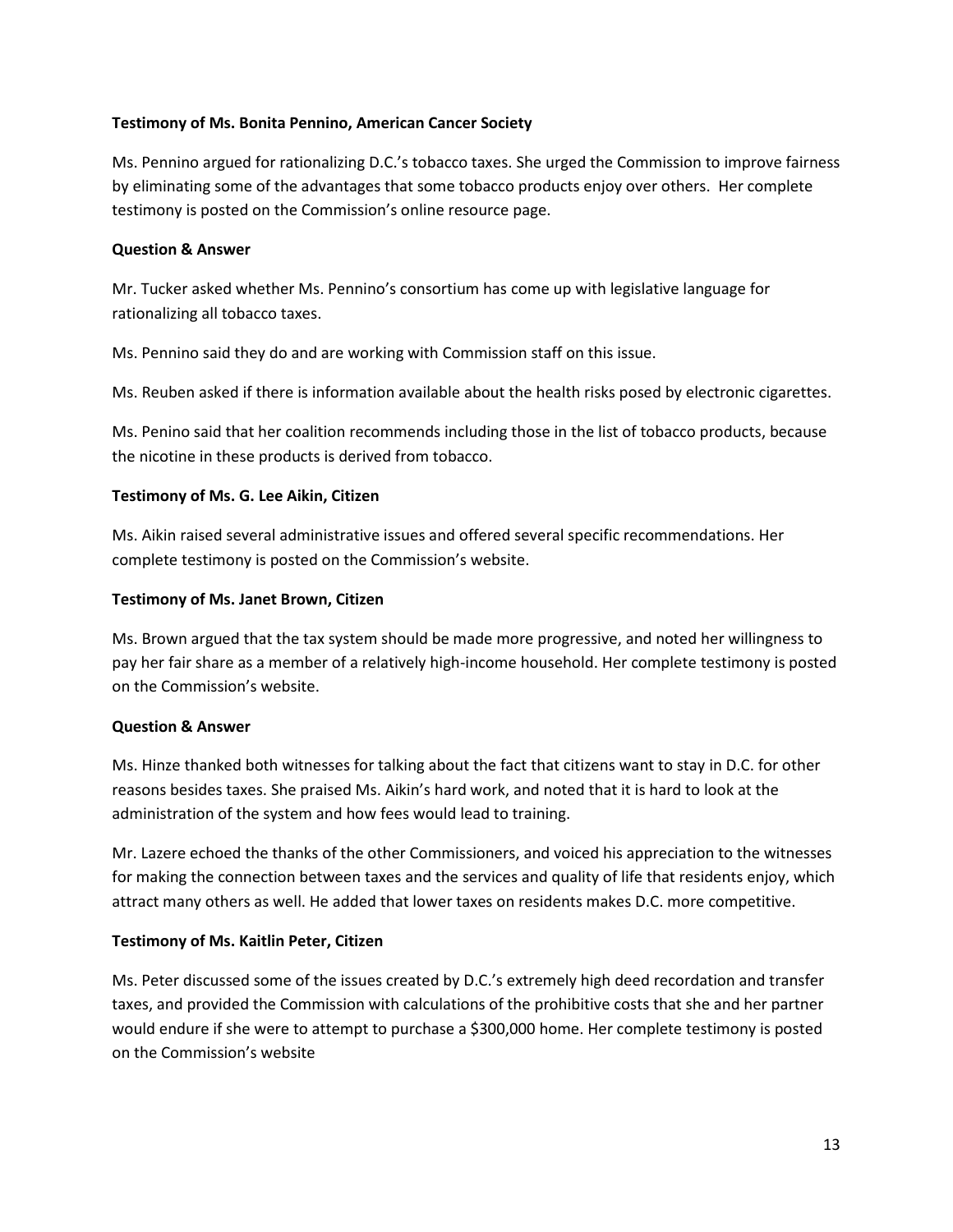## **Testimony of Mr. Sam Jouler, Citizen**

Mr. Jouler urged the Commission to address growing income inequality in D.C. His complete testimony is posted on the Commission's website.

## **Testimony of Ms. Brianne Nadeau, Citizen**

Ms. Brianne Nadeau presented several recommendations for making D.C.'s tax structure more progressive and equitable. Her complete testimony is available on the Commission's website.

## **Testimony of Mr. Jesse Lovell, Citizen**

Mr. Lovell urged the Commission to make D.C.'s tax structure more progressive by the individual income tax brackets. His complete testimony is available on the Commission's website.

## **Testimony of Mr. Jeremy Koulish, Citizen**

Mr. Koulish urged the Commission to make the tax system more progressive, and to take specific measures such as increasing the EITC for childless workers. His complete testimony is available on the Commission's website.

## **Testimony of Ms. Elizabeth McNichol, Senior Fellow with the Center on Budget and Policy Priorities**

Ms. McNichol voiced her concerns about introducing equal yield budgeting for commercial property taxes. Her complete testimony is posted on the Commission's website.

## **Testimony of Ms. Ruth Caplan, Citizen**

Ms. Caplan discussed suggestions for decreasing the tax burden on low- and middle-income taxpayers, which included suggestions for broadening the tax base. Her complete testimony is posted on the Commission's website.

#### **Question & Answer**

Ms. Reuben asked Ms. Caplan what an appropriate top tax rate would be for individual income taxes, adding that it would have to be pretty high to make up for all of the other suggested changes to the income tax.

Ms. Caplan said that she was not certain about the specifics. She added that the Commissioners have the expertise, and that she leaves it to them to make the numbers work.

Mr. Brunori encouraged his fellow commissioners to read Ms. McNichols testimony very closely, and to pay close attention, because it complies well with the idea of how to run a good tax system.

Ms. Hinze remarked that there is some tension between the idea of creating guiding principles now, and allowing the D.C. Council the leeway to make new decisions about policy every time there is a surplus.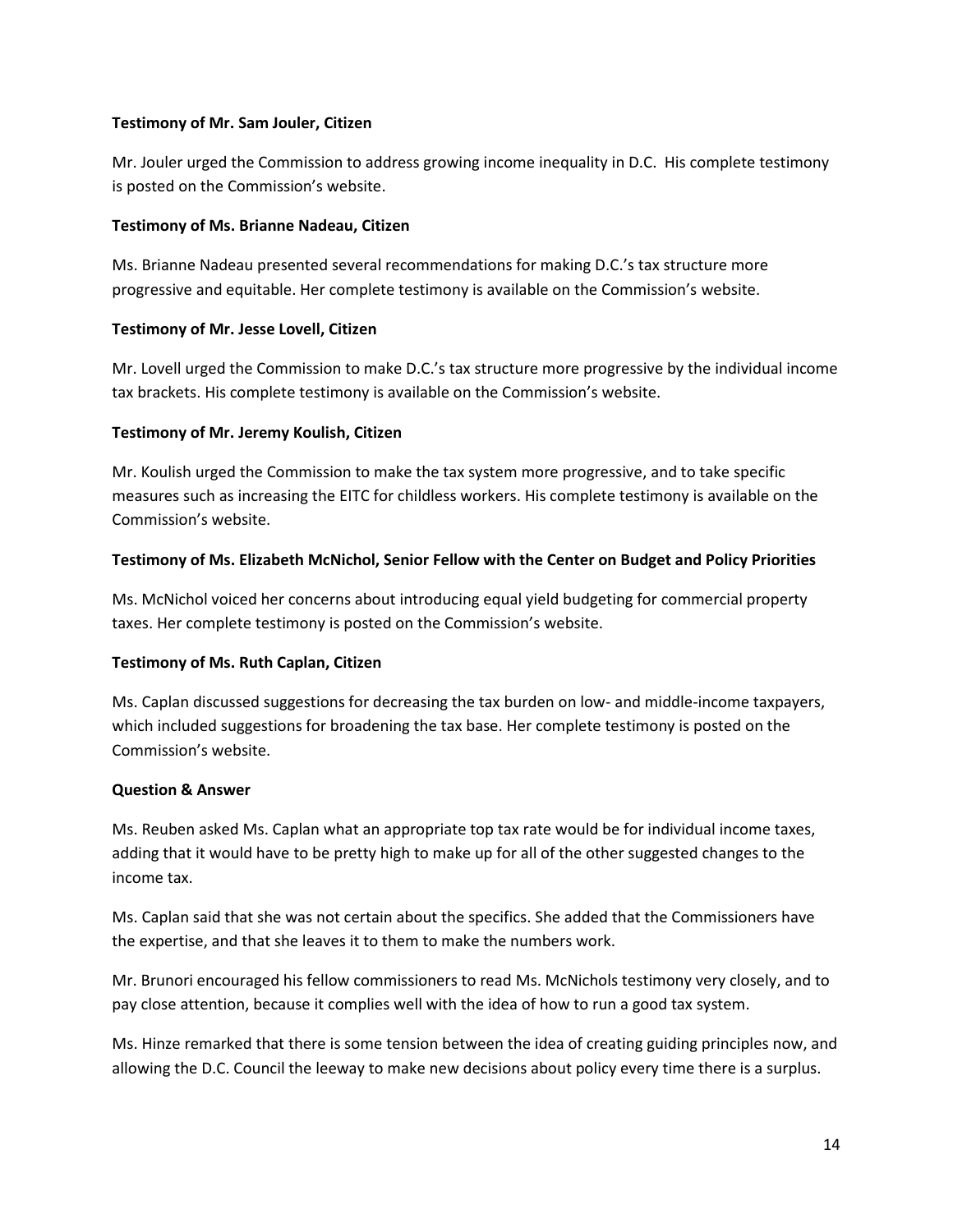## **Testimony of Ms. Janelle Treibitz, Citizen**

Ms. Treibitz urged the Commission to make D.C.'s tax system more progressive. Her complete testimony is posted on the Commission's website.

## **Testimony of Mr. Matt Gardner, Institute on Taxation and Economic Policy**

Mr. Gardner urged the Commission to adopt several recommendations to increase the progressivity of D.C. taxes. He also presented ideas for funding tax relief for low- and middle-income residents, such as an itemized deduction phase out. His complete testimony is posted on the Commission's website.

## **Question & Answer**

Mr. Lazere said that one of the issues with the itemized deduction phase out is uncertainty about how exactly to make D.C.'s phase out work in a dual tier system with the federal phase out so that avoid the double haircut is avoided.

## **Testimony of Mr. Rob Wohl, Citizen**

Mr. Wohl urged the Commission to take actions to make the tax system more progressive, and discussed some of the implications of maintaining a regressive tax system. His complete testimony is posted on the Commission's website.

## **Question & Answer**

Mr. Williams said that D.C. can smooth out some economic inequalities, but also needs enough money to pay for costs. He asked if there was a limit to taxing affluent residents.

Mr. Wohl remarked that D.C. had a problem with economic growth for decades, and the real problem is about the distribution recent economic growth. He added that this should be on policy makers minds right now, because they hear from the rich who have the ability to make some noise, and can more easily come to the podium.

#### **Testimony of Mr. Campbell Johnson**

Mr. Johnson pointed out that the focus need not be on economic development at the top, because D.C. does not need a 100,000 new people when it has the option to uplift those that are already in its borders. He added that eliminating technical skills training programs was a tragic mistake for which the Council bears some responsibility.

#### **IV. Commission Business**

Mr. Williams indicated that the deliberations were coming to a close, and thanked all present for their participation in the public hearing.